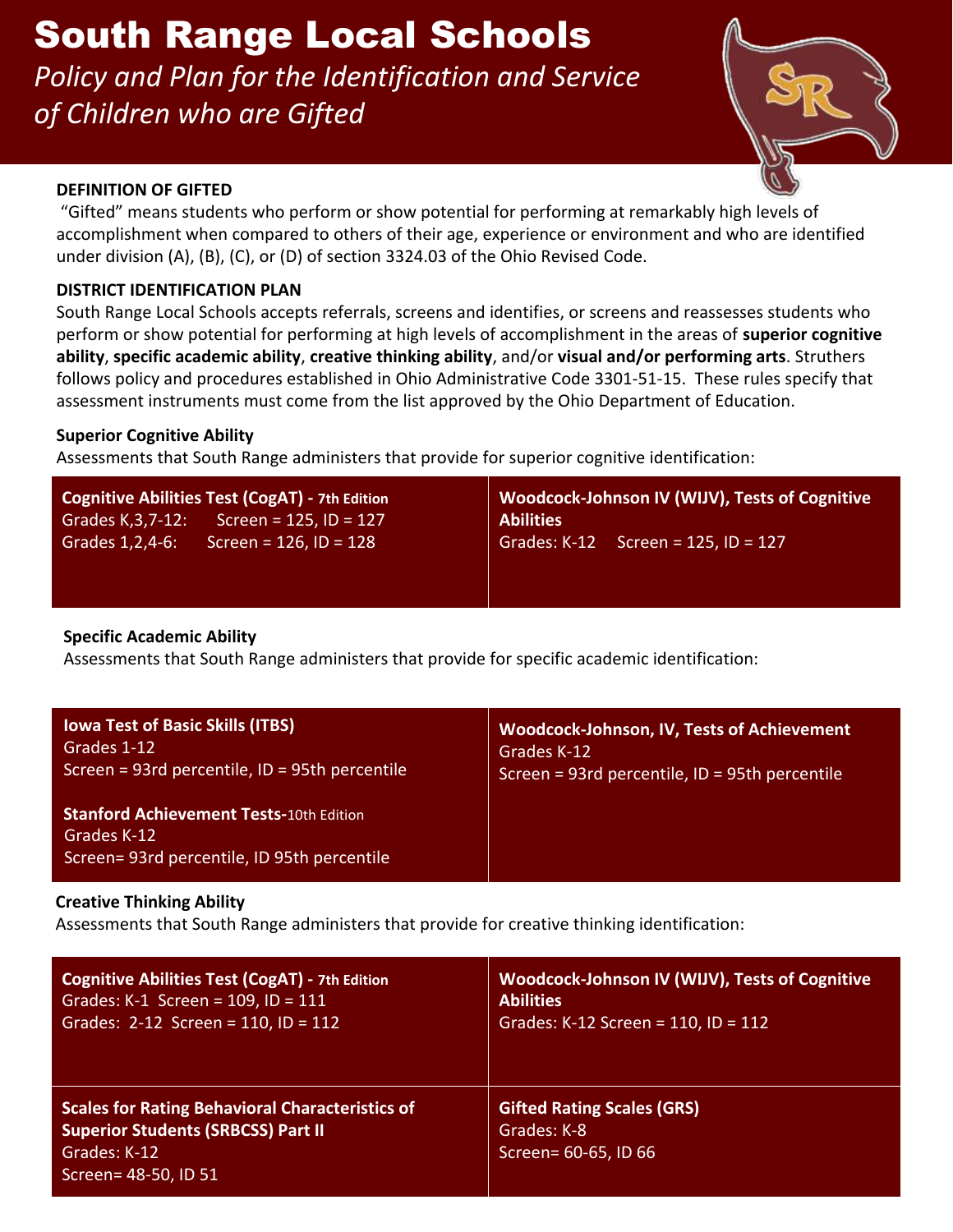*Policy and Plan for the Identification and Service of Children who are Gifted*

#### **Visual and Performing Arts**

Assessments that South Range administers that provide for visual and performing arts identification:

| <b>Ohio Department of Education Rubric</b>                                                                                                        | <b>Scales for Rating the Behavior Characteristics of</b> |
|---------------------------------------------------------------------------------------------------------------------------------------------------|----------------------------------------------------------|
| Grades K-12                                                                                                                                       | <b>Superior Students (SRBCSS)</b>                        |
| Dance: Screen=20-25, ID= 26-30                                                                                                                    | Grades K-12                                              |
| Drama: Screen=16-19, ID =20-24                                                                                                                    | Drama: Screen=54-56, ID=57                               |
| Music: Screen=14-17, ID=18-21                                                                                                                     | Music: Screen=37-38, ID=39                               |
| Visual Art: Screen=16-20, ID=21-24                                                                                                                | Visual Art: Screen=59-60, ID=61                          |
| <b>Gifted &amp; Talented Evaluation Scales (GATES 2)</b><br><b>Checklist-Dance Only</b><br>Grades 9-12<br>Screen = $90 - 110$ , ID = 111 or above |                                                          |

#### **IDENTIFICATION PROCESS**

South Range Local Schools provides at least two opportunities each year for assessment in the case of children requesting assessment or recommended for assessment by teachers, parents or other children.

South Range Local Schools ensures there are ample and appropriate scheduling procedures for assessments and reassessment using:

| <b>Type of Assessment</b>                                    | <b>Content Area(s)</b>                                                                              | <b>Grade Level(s)</b> |
|--------------------------------------------------------------|-----------------------------------------------------------------------------------------------------|-----------------------|
| Whole-grade tests                                            | Superior Cognitive, Specific Academic: Reading,<br>Math and/or Creative Thinking                    | 2 and $5$             |
| Individually-administered tests &<br>small-group by referral | Superior Cognitive, Specific Academic: Reading,<br>Math, Science, Social Studies, Creative Thinking | $K-12$                |
| Audition, performance by referral                            | Visual & Performing Arts                                                                            | $K-12$                |
| Display of work by referral                                  | Visual & Performing Arts                                                                            | $K-12$                |
| Exhibition by referral                                       | Visual & Performing Arts                                                                            | $K-12$                |
| Checklists by referral                                       | Creative Thinking and Visual & Performing Arts                                                      | $K-12$                |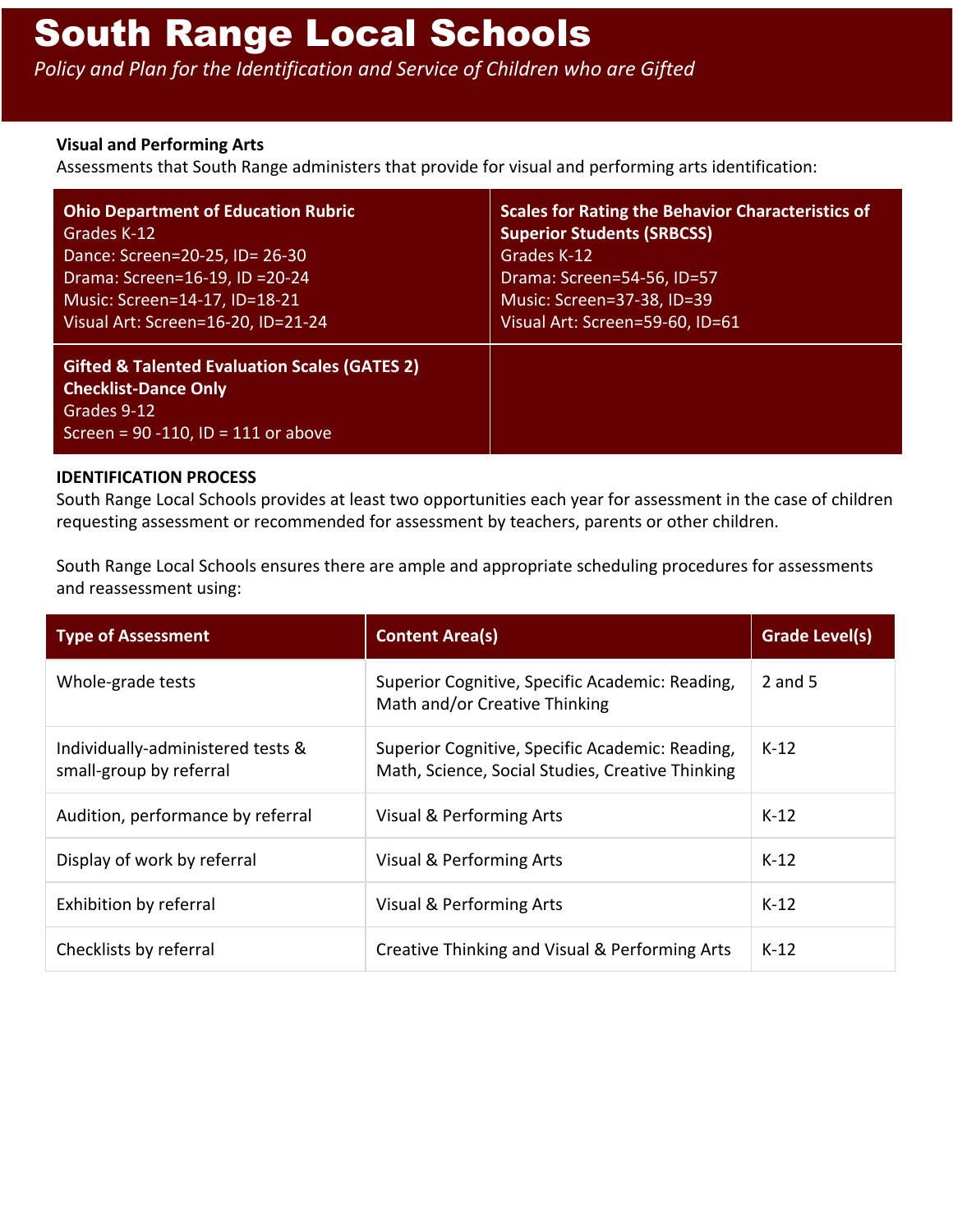*Policy and Plan for the Identification and Service of Children who are Gifted*

## **Referrals**

Children may be referred in writing on an ongoing basis, based on the following:

- Child request (self-referral);
- Teacher recommendation;
- Parent/guardian request;
- Child referral of peer; and
- Other (e.g., psychologist, community members, principal, gifted coordinator, etc.)

Upon receipt of a referral, the district will:

- Follow the process as outlined in this brochure; and
- Notify parents of results of screening or assessment and identification within 30 days.

## **Screening**

South Range Local Schools ensures equal access to screening and further assessment of all district children, including culturally or linguistically diverse children, children from low socio-economic backgrounds, children with disabilities and children for whom English is a second language.

## **Identification**

When the screening assessment has been completed, if the data obtained is from an approved identification instrument and the score meets cut-off scores specified in department of education guidance, the identification decision is made and student's educational needs are determined. Identification scores remain in effect for the remainder of the student's K-12 school experience.

## **Reassessment**

When the screening assessment has been completed, if the data is from an approved screening instrument or from an identification instrument on which the student is within a district-specified range below the identification score, re-assessment for possible identification occurs.

## **Out of District Scores**

South Range Local Schools accepts scores, completed within the preceding 24 months on assessment instruments approved for use by the Ohio Department of Education, provided by other schools and/or trained personnel outside the school district.

## **Transfer**

South Range Local Schools ensures that any child transferring into the district will be assessed within 90 days of the transfer at the request of the parent. Parents shall contact the building principal.

## **Appeal Procedure**

An appeal by the parent is the reconsideration of the result of any part of the identification process which would include:

- Screening procedure or assessment instrument (which results in identification);
- The scheduling of children for assessment;
- The placement of a student in any program; and
- Receipt of services.

Parents should submit a letter to the superintendent or designee outlining the nature of the concern. The superintendent or designee will convene a meeting with the parent/guardian, which may include other school personnel. The superintendent or designee will issue a written final decision within 30 days of the appeal. This written notice should include the reason for the decision(s).